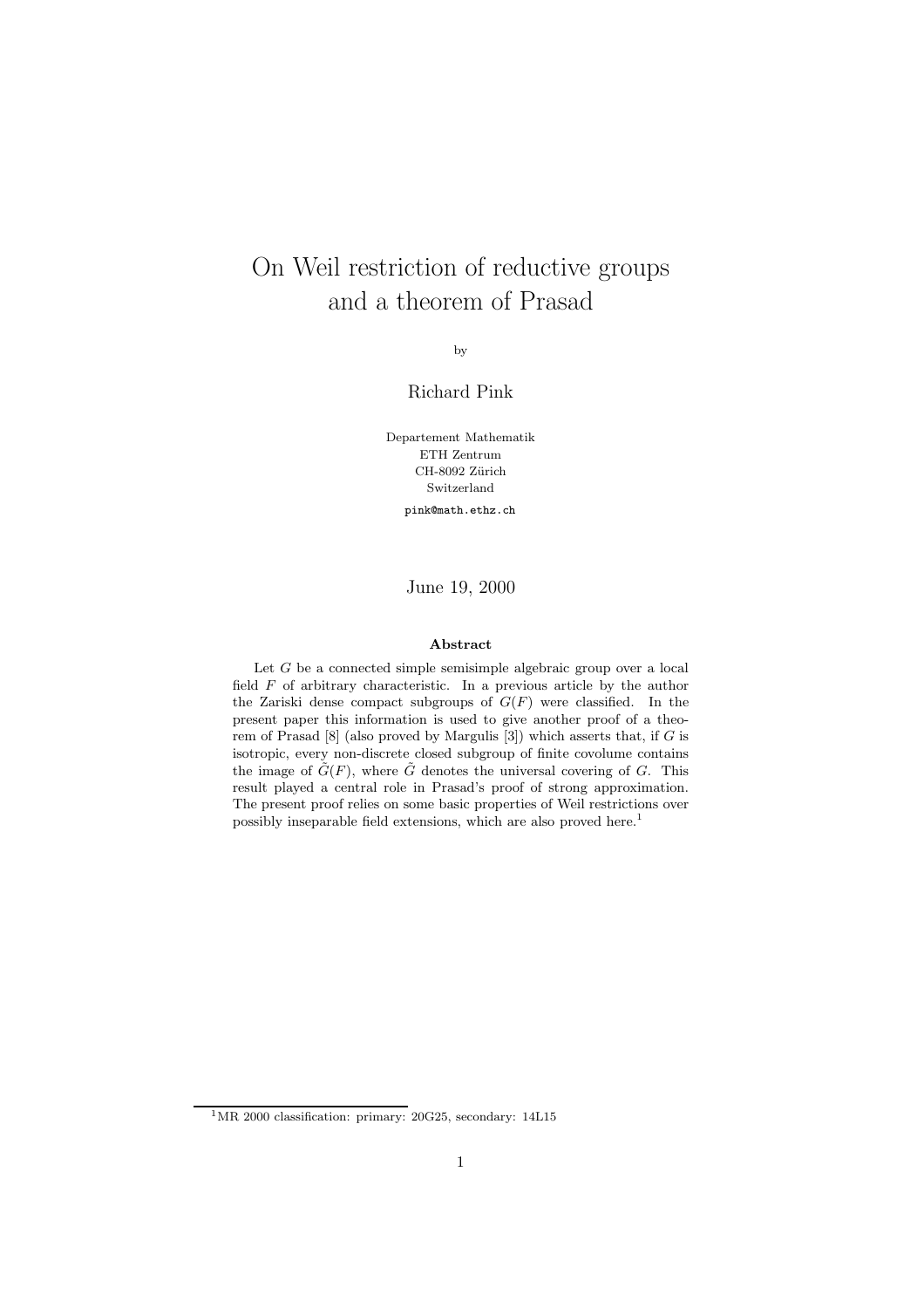Acknowledgements: The author would like to thank Gopal Prasad and Marc Burger for interesting conversations, and especially to the former for suggesting a combination of the methods of [8] and [5] to obtain another proof of strong approximation in arbitrary characteristic.

## 1 Weil restriction of linear algebraic groups

Let F be a field and F' a subfield such that  $[F/F'] < \infty$ . In this section we discuss some properties of the Weil restriction  $\mathcal{R}_{F/F'}G$  where G is a linear algebraic group over F. We are interested particularly in the case that  $F/F'$  is inseparable, where the Weil restriction involves some infinitesimal aspects. Thus the natural setting is that of group schemes. We assume that  $G$  is a connected affine group scheme of finite type that is smooth over  $F$ . The smoothness condition is equivalent to saying that  $G$  is reduced and "defined over  $F$ " in the terminology of [11] Ch.11.

Throughout, we will speak of a scheme over a ring  $R$  when we really mean a scheme over **Spec** R. Similarly, for any ring homomorphism  $R' \rightarrow R$  and any scheme X' over R' we will abbreviate  $X' \times_{R'} R := X' \times_{\mathbf{Spec } R'} \mathbf{Spec } R$ . The basic facts on Weil restrictions that we need are summarized in [4] Appendix 2–3. Throughout the following we abbreviate

$$
G':=\mathcal{R}_{F/F'}G.
$$

By  $[4]$  A.3.2, A.3.7 this is a connected smooth affine group scheme over  $F'$ . The universal property of the Weil restriction identifies  $G'(F')$  with  $G(F)$ .

Next, we fix an algebraic closure E' of F' and abbreviate  $E := F \otimes_{F'} E'$ . With  $\Sigma := \text{Hom}_{F'}(F, E')$  there is then a unique decomposition  $E = \bigoplus_{\sigma \in \Sigma} E_{\sigma}$ , where each  $E_{\sigma}$  is a local ring with residue field E' and the composite map  $F \to E_{\sigma} \longrightarrow E'$  is equal to  $\sigma$ . The Weil restriction from any finite dimensional commutative E'-algebra down to E' is defined, and by [4] A.2.7–8 we have natural isomorphisms

(1.1)  
\n
$$
G' \times_{F'} E' \cong \mathcal{R}_{E/E'}(G \times_F E)
$$
\n
$$
= \mathcal{R}_{E/E'} \left( \bigsqcup_{\sigma \in \Sigma} G \times_F E_{\sigma} \right)
$$
\n
$$
\cong \prod_{\sigma \in \Sigma} G_{\sigma}
$$

with

$$
G_{\sigma} := \mathcal{R}_{E_{\sigma}/E'}(G \times_F E_{\sigma}).
$$

These isomorphisms are functorial in G and equivariant under  $Aut(E'/F')$ , which acts on the right hand side by permuting the factors according to its action on Σ. Next, for every  $\sigma \in \Sigma$  we fix a filtration of  $E_{\sigma}$  by ideals

$$
E_{\sigma} \supsetneq I_{\sigma,1} \supsetneq \ldots \supsetneq I_{\sigma,q-1} \supsetneq I_{\sigma,q} = 0
$$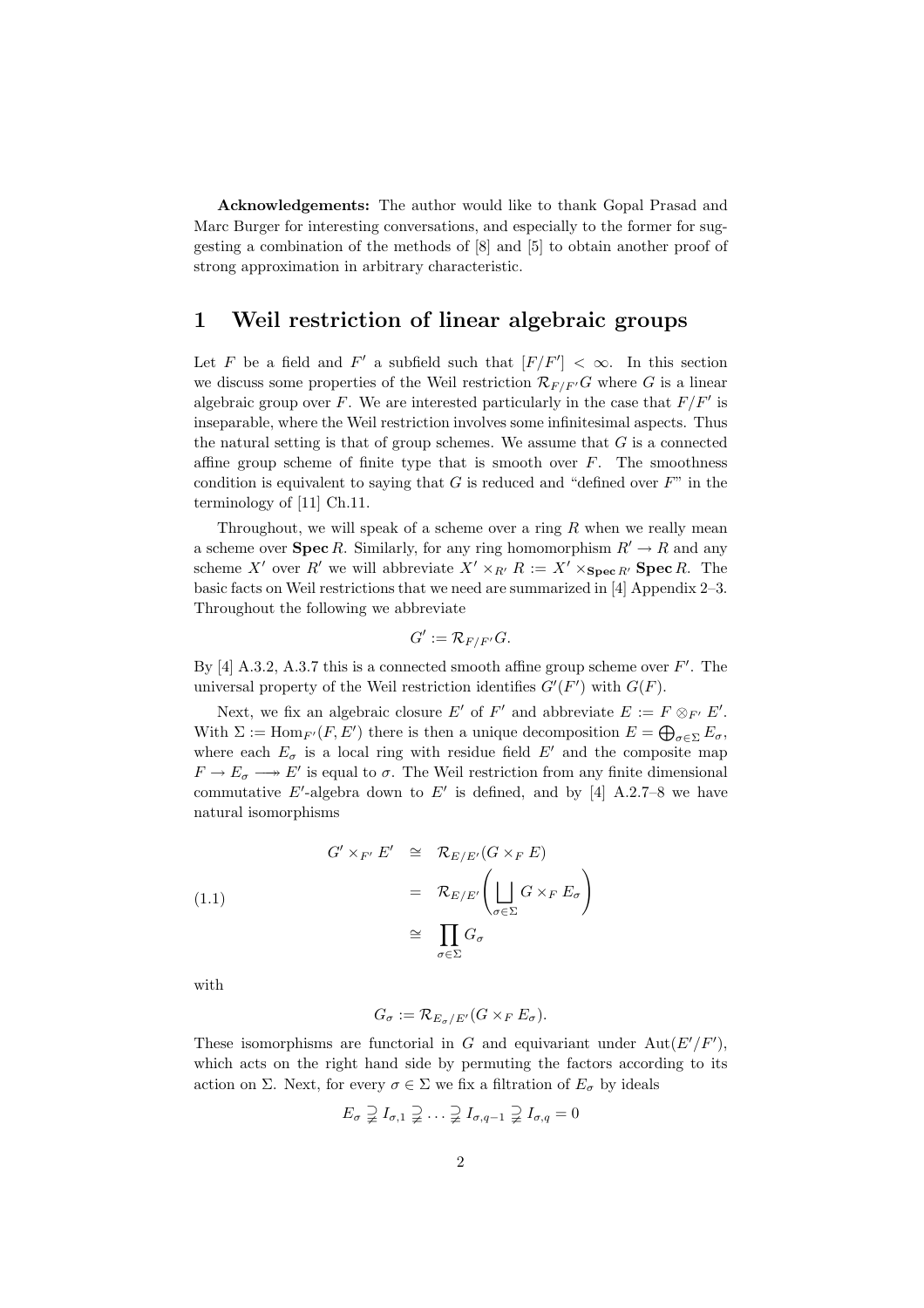with subquotients of length 1. Here  $q$  is the degree of the inseparable part of  $F/F'$ . We also choose a basis of every successive subquotient. For every  $1 \leq i \leq q$  there is a natural homomorphism

$$
G_{\sigma} = \mathcal{R}_{E_{\sigma}/E'}(G \times_{F} E_{\sigma}) \longrightarrow \mathcal{R}_{(E_{\sigma}/I_{\sigma,i})/E'}(G \times_{F} (E_{\sigma}/I_{\sigma,i})).
$$

Let  $G_{\sigma,i}$  denote its kernel. By [4] A.3.5 we find that each  $G_{\sigma,i}$  is smooth over  $F'$  and there are canonical isomorphisms

$$
(1.2) \tG_{\sigma}/G_{\sigma,1} \cong G \times_{F,\sigma} E'
$$

and

(1.3) 
$$
G_{\sigma,i}/G_{\sigma,i+1} \cong \text{Lie } G \otimes_{F,\sigma} \mathbb{G}_{a,E'}
$$

for all  $1 \leq i \leq q-1$ , where  $\mathbb{G}_a$  denotes the additive group of dimension 1. Moreover, this description is functorial in  $G$ . Namely, let  $H$  be another smooth group scheme over F and define  $H' := \mathcal{R}_{F/F'}H$ ,  $H_{\sigma}$  and  $H_{\sigma,i}$  in the obvious way. Then any homomorphism  $\varphi: H \to G$  induces homomorphisms  $\mathcal{R}_{F/F'}\varphi$ :  $H' \to G', H_{\sigma} \to G_{\sigma}$  and  $H_{\sigma,i} \to G_{\sigma,i}$  and the resulting homomorphisms on subquotients are just

(1.4) 
$$
\varphi \times id \colon H \times_{F, \sigma} E' \longrightarrow G \times_{F, \sigma} E'
$$

and

(1.5) 
$$
d\varphi \otimes id : \text{Lie } H \otimes_{F,\sigma} \mathbb{G}_{a,E'} \longrightarrow \text{Lie } G \otimes_{F,\sigma} \mathbb{G}_{a,E'}.
$$

Recall that an isogeny of algebraic groups is a surjective homomorphism with finite kernel. An isogeny  $\varphi$  is *separable* if and only if its derivative  $d\varphi$  is an isomorphism.

**Proposition 1.6** Let  $\varphi: H \to G$  be a homomorphism of connected smooth linear algebraic groups over F.

- (a) If  $F/F'$  is separable, then  $\mathcal{R}_{F/F'}\varphi: H' \to G'$  is an isogeny if and only if  $\varphi$  is an isogeny.
- (b) If  $F/F'$  is inseparable, then  $\mathcal{R}_{F/F'}\varphi : H' \to G'$  is an isogeny if and only if  $\varphi$  is a separable isogeny.

*Proof.* In the separable case we have  $E' \longrightarrow E_{\sigma}$ , and assertion (a) follows directly from the decomposition 1.1 and the functoriality 1.4. So assume that  $F/F'$  is inseparable, i.e., that  $q > 1$ . First note that  $\dim H' = [F/F'] \cdot \dim H$ and dim  $G' = [F/F'] \cdot \dim G$ , by the successive extension above or by [4] A.3.3. Thus if either  $\varphi$  or  $\mathcal{R}_{F/F'}\varphi$  is an isogeny, we must have dim  $H = \dim G$ .

If  $\mathcal{R}_{F/F'}\varphi$  is an isogeny, its kernel is finite; hence so is the kernel of its restriction  $H_{\sigma,q-1} \to G_{\sigma,q-1}$ . By 1.5 this means that  $d\varphi$  is injective. For dimension reasons it follows that  $d\varphi$  is an isomorphism; hence  $\varphi$  is a separable isogeny, as desired.

Conversely, suppose that  $\varphi$  is a separable isogeny. Then all the homomorphisms on subquotients 1.4 and 1.5 induced by  $\mathcal{R}_{F/F'}\varphi$  are surjective. Using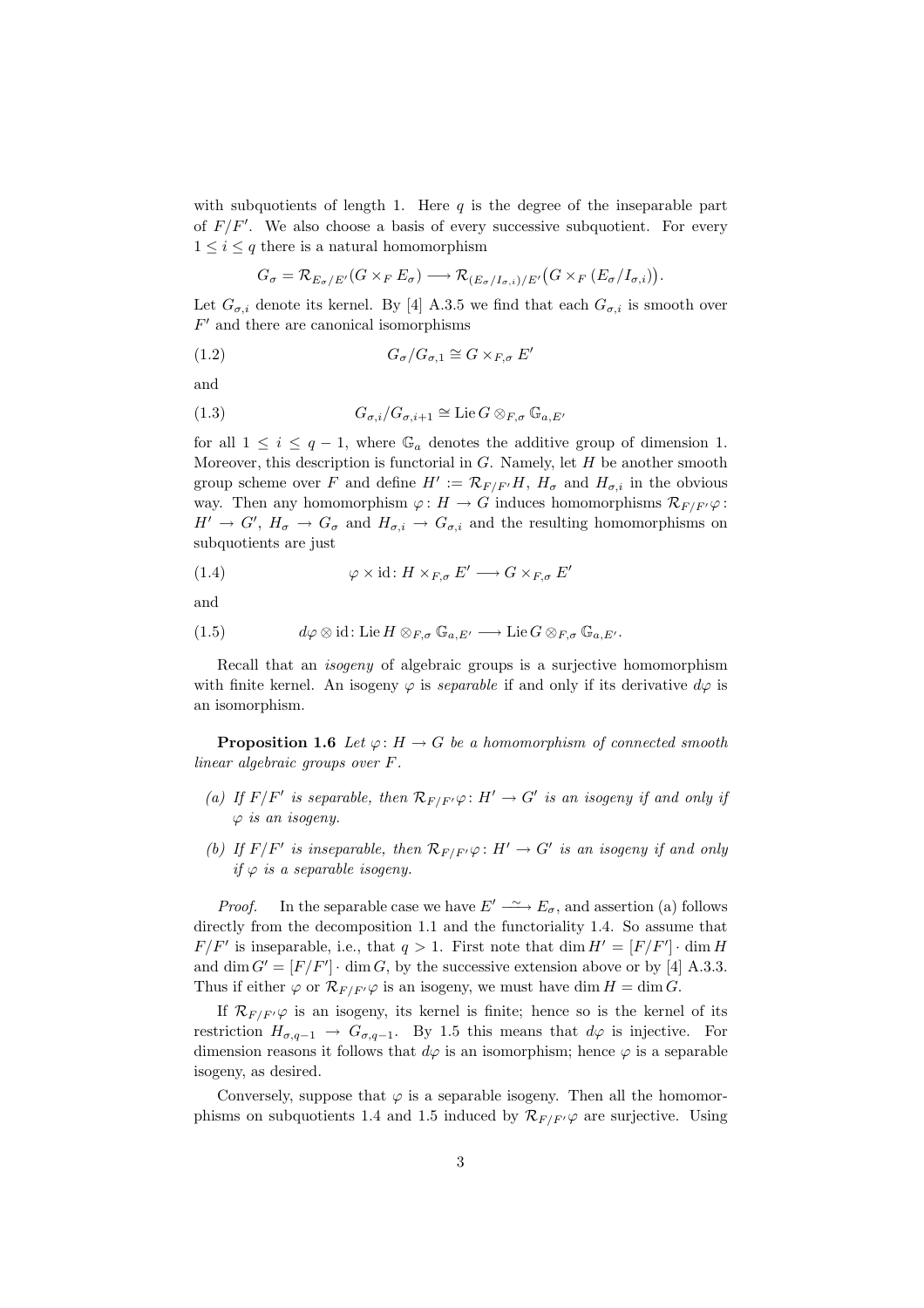the snake lemma inductively one deduces that  $\mathcal{R}_{F/F'}\varphi$  itself is surjective. For dimension reasons it is therefore an isogeny, as desired.  $q.e.d.$ 

**Theorem 1.7** If G is reductive and F' infinite, then  $G'(F')$  is Zariski dense  $in$   $G^{\prime}.$ 

*Proof.* If  $F/F'$  is separable, the isomorphism 1.1 shows that  $G'$  is reductive. In that case the assertion is well-known: see [11] Cor.13.3.12 (i). We will adapt the argument to the general case.

Assume first that  $G = T$  is a torus. Choose a finite separable extension  $F_1/F$  which splits T, and fix an isomorphism  $\mathbb{G}_{m,F_1}^n \longrightarrow T \times_F F_1$ , where  $\mathbb{G}_m$ denotes the multiplicative group of dimension 1. Combining this with the norm map yields a surjective homomorphism

$$
{\mathcal{R}}_{F_1/F} \mathbb{G}_{m,F_1}^n \longrightarrow {\mathcal{R}}_{F_1/F}(T \times_F F_1) \xrightarrow{\text{Nm}} T.
$$

Since  $F_1/F$  is separable, this morphism is smooth. By [4] A.2.4, A.2.12 it induces a smooth homomorphism

$$
\mathcal{R}_{F_1/F'}\mathbb{G}_{m,F_1}^n\cong \mathcal{R}_{F/F'}\mathcal{R}_{F_1/F}\mathbb{G}_{m,F_1}^n\longrightarrow \mathcal{R}_{F/F'}T.
$$

In particular, this morphism is dominant. On the other hand we have an open embedding  $\mathbb{G}_{m,F_1}^n \hookrightarrow \mathbb{A}_{F_1}^n$  and hence, by [4] A.2.11, an open embedding  $\mathcal{R}_{F_1/F'}\mathbb{G}_{m,F_1}^n \hookrightarrow \mathcal{R}_{F_1/F'}\mathbb{A}_{F_1}^n$ . It is trivial to show that  $\mathcal{R}_{F_1/F'}\mathbb{A}_{F_1}^n \cong \mathbb{A}_{F'}^{nd}$ , where  $d = [F_1/F']$ . It follows that the F'-rational points in  $\mathcal{R}_{F_1/F'}\mathbb{G}_{m,F_1}^n$  are Zariski dense, and so their images form a Zariski dense set of  $F'$ -rational points in  $\mathcal{R}_{F/F'}T$ , proving the theorem in this case.

If G is arbitrary let T be a maximal torus of G. As  $\mathcal{R}_{F/F'}T$  is commutative, it possesses a unique maximal torus  $T'$ , which is smooth over  $F'$  by [11] Thm.13.3.6.

#### **Lemma 1.8**  $\mathcal{R}_{F/F'}T$  is the centralizer of  $T'$  in  $G'$ .

*Proof.* If  $F/F'$  is separable, this follows from the fact that  $\mathcal{R}_{F/F'}T$  is a maximal torus of G'. So assume that  $F/F'$  is inseparable of characteristic p. Since  $(\mathcal{R}_{F/F'}T)/T'$  is unipotent, we have  $T' = (\mathcal{R}_{F/F'}T)^{p^n}$  for suitable  $n \gg 0$ . As T' is smooth and the rational points of  $\mathcal{R}_{F/F'}T$  are Zariski dense, the centralizer of T' is equal to the centralizer of  $(\mathcal{R}_{F/F'}T)(F')^{p^n}$ . Note that the universal property of the Weil restriction identifies  $(\mathcal{R}_{F/F'}T)(F')$  with  $T(F)$ .

Consider a scheme S' over F' and an S'-valued point  $\varphi' : S' \to G'$ . Via the universal property of the Weil restriction  $\varphi'$  corresponds to an  $S' \times_{F'} F$ -valued point  $\varphi: S' \times_{F'} F \to G$ . We have seen that  $\varphi'$  factors through the centralizer of T' if and only if it commutes with  $(\mathcal{R}_{F/F'}T)(F')^{p^n}$ . This is equivalent to saying that  $\varphi$  commutes with  $T(F)^{p^n}$ . As T is a torus and F infinite, the subgroup  $T(F)^{p^n}$  is Zariski dense in T. The condition therefore amounts to saying that  $\varphi$  factors through the centralizer of T. But this centralizer is equal to T. Therefore, translated back to  $G'$ , the condition says that  $\varphi'$  factors through  $\mathcal{R}_{F/F'}T$ . This proves the lemma. q.e.d.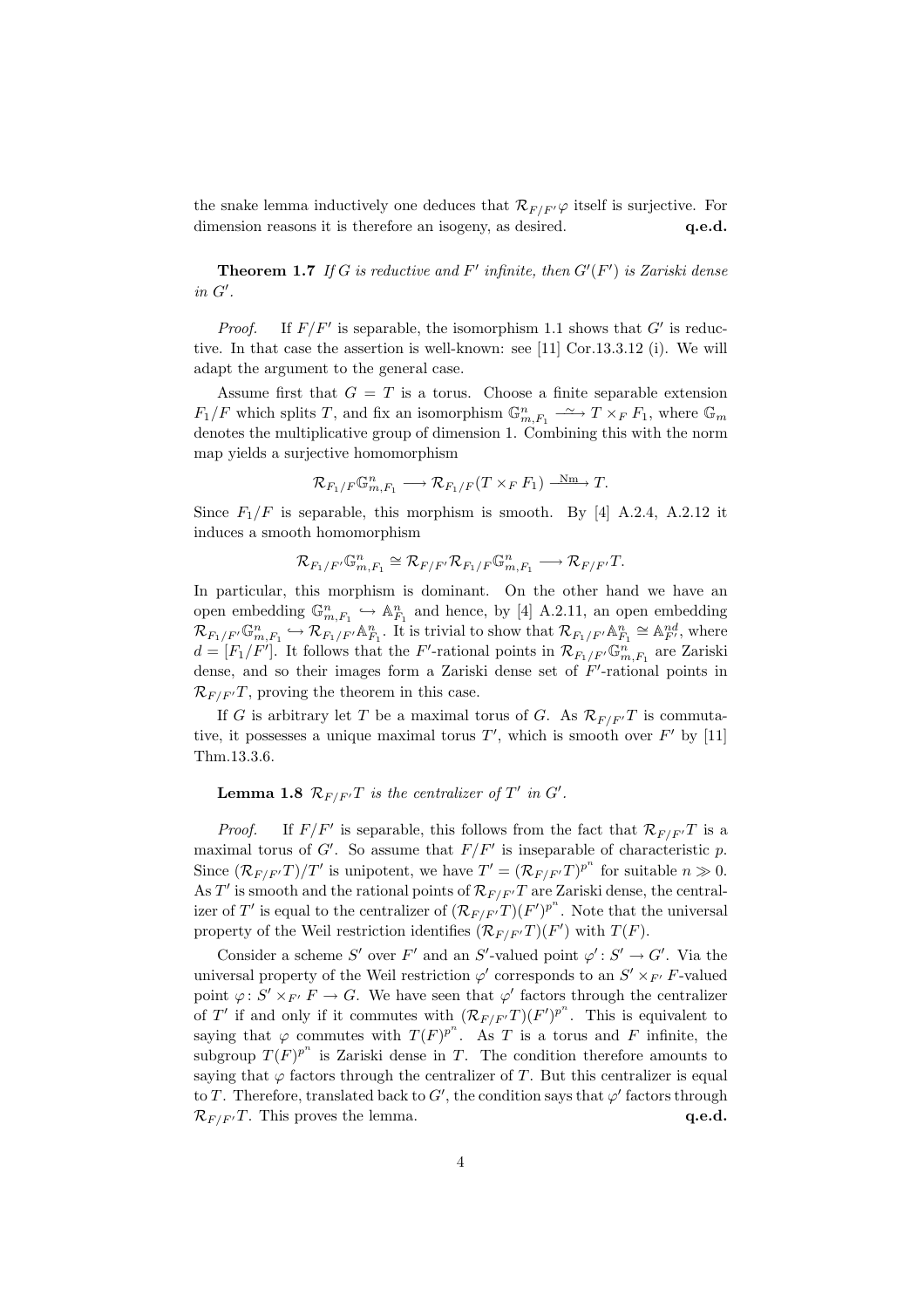By Lemma 1.8 the subgroup  $\mathcal{R}_{F/F'}T$  is the centralizer of a maximal torus of  $G'$ , i.e., it is a Cartan subgroup of  $G'$ . Thus [11] Cor.13.3.12 implies that  $G'(F')$  is Zariski dense in  $G'$ , proving Theorem 1.7.  $q.e.d.$ 

**Remark 1.9** If  $F'$  is a non-discrete complete normed field, Theorem 1.7 is true for arbitrary connected smooth algebraic groups  $G$ . This is an easy consequence of the implicit function theorem.

Next we turn to simple groups. To fix ideas, a smooth linear algebraic group over a field will be called simple if it is non-trivial and possesses no non-trivial proper connected smooth normal algebraic subgroup. It is called absolutely simple if it remains simple over the algebraic closure of the base field.

If  $G$  is simply connected semisimple and simple over  $F$ , it is isomorphic to  $\mathcal{R}_{F_1/F}G_1$  for an absolutely simple simply connected semisimple group  $G_1$  over some finite separable extension  $F_1/F$  (cf. [11] Ex.16.2.9). From [4] A.2.4 we then deduce that  $G' \cong \mathcal{R}_{F_1/F'} G_1$ . In this way questions about  $G'$  can be reduced to the case that  $G$  is absolutely simple.

Theorem 1.10 Assume that G is simply connected semisimple and simple over  $F$ . Then  $G'$  is simple over  $F'$ .

*Proof.* By the above remarks we may assume that  $G$  is absolutely simple. Consider a non-trivial connected smooth normal algebraic subgroup  $H' \subset G'$ . Let

(1.11) 
$$
\bar{H}' \subset \prod_{\sigma \in \Sigma} G \times_{F, \sigma} E'
$$

denote the image of  $H' \times_{F'} E'$  under the composite of the natural maps

$$
G' \times_{F'} E' \stackrel{1.1}{\cong} \prod_{\sigma \in \Sigma} G_{\sigma} \longrightarrow \prod_{\sigma \in \Sigma} G_{\sigma} / G_{\sigma,1} \stackrel{1.2}{\cong} \prod_{\sigma \in \Sigma} G \times_{F,\sigma} E'.
$$

Since H' is non-trivial and "defined over F'", by [11] Cor.12.4.3 we have  $\bar{H}' \neq 1$ . Since  $H' \subset G'$  is a connected normal subgroup, so is  $\overline{H}'$  in 1.11. It is therefore equal to the product of some of the factors on the right hand side. As  $\bar{H}'$  is non-trivial, it contains at least one of these factors. But by construction it is also invariant under  $Aut(E'/F')$ , which permutes the factors transitively. We deduce that the inclusion 1.11 is in fact an equality. Now the following lemma implies that  $H' \times_{F'} E' = G' \times_{F'} E'$ ; and hence  $H' = G'$ , as desired. q.e.d.

Lemma 1.12 In the situation of Theorem 1.10, every normal algebraic subgroup  $H \subset G' \times_{F'} E'$  which surjects to  $\prod_{\sigma \in \Sigma} G \times_{F,\sigma} E'$  is equal to  $G' \times_{F'} E'$ .

*Proof.* Using descending induction on i we will prove that  $G_{\sigma i} \subset H$  for all  $\sigma \in \Sigma$  and  $1 \leq i \leq q$ . For  $i = q$  the assertion is obvious, because  $G_{\sigma,q} = 1$ . Let us assume the inclusion for  $G_{\sigma,i+1}$  and abbreviate

(1.13) 
$$
\operatorname{gr}_i H_{\sigma} := \frac{H \cap G_{\sigma,i}}{G_{\sigma,i+1}} \subset \frac{G_{\sigma,i}}{G_{\sigma,i+1}} \stackrel{1.3}{\cong} \operatorname{Lie} G \otimes_{F,\sigma} \mathbb{G}_{a,E'}.
$$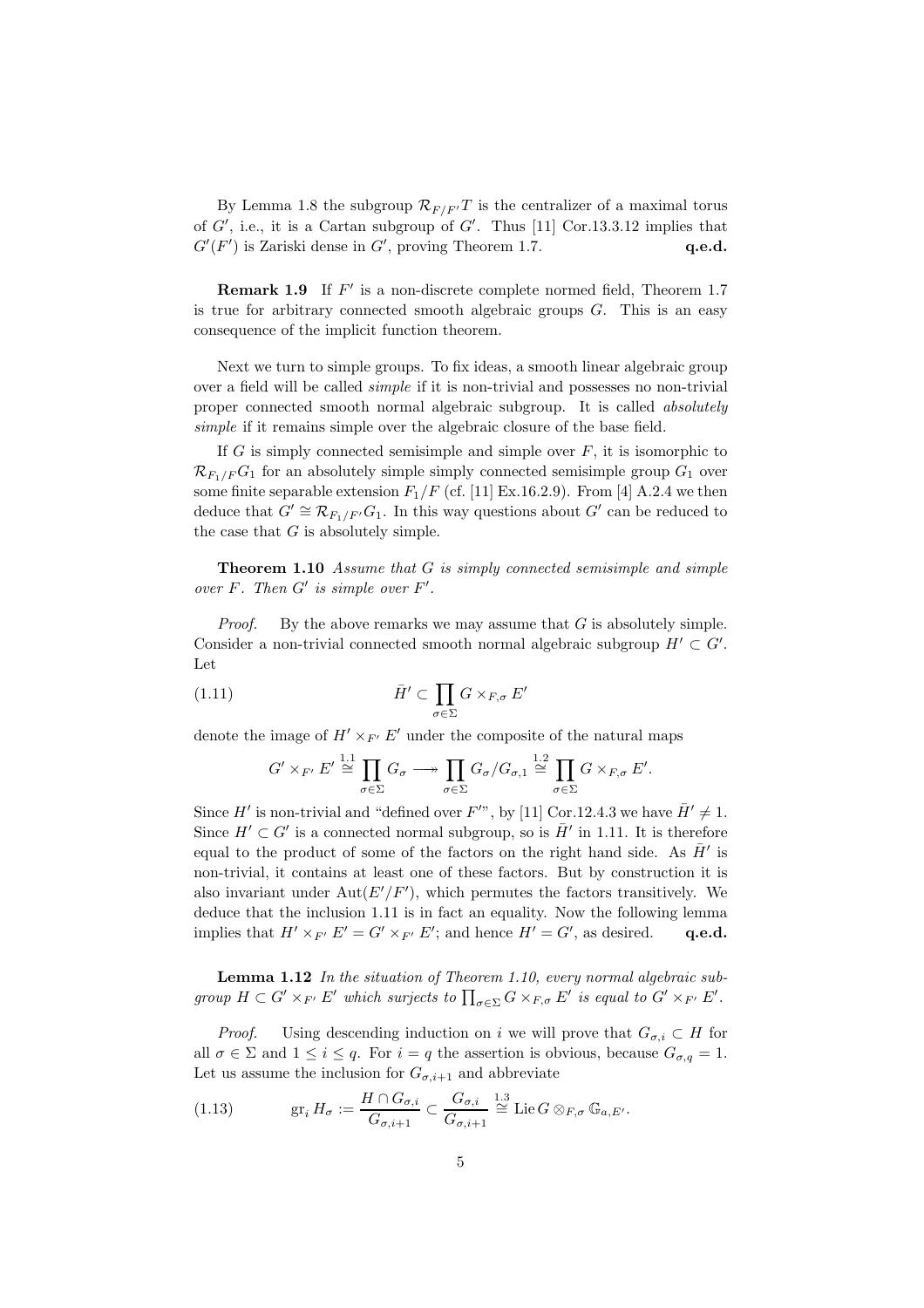By functoriality of the isomorphism 1.3, the conjugation action of  $G'(E')$  on  $G_{\sigma,i}$  corresponds to the adjoint representation of  $G \times_{F,\sigma} E'$  on the right hand side. As H is a normal subgroup, all commutators between H and  $G_{\sigma,i}$  must lie in  $H$ . It follows that

(1.14) 
$$
(\mathrm{Ad}_h - \mathrm{id})(\mathrm{Lie } G) \otimes_{F,\sigma} \mathbb{G}_{a,E'} \subset \mathrm{gr}_i H_{\sigma}
$$

for every  $h \in H(E')$ . Since G is simply connected, it is known that the space of coinvariants of its adjoint representation is trivial (cf. [1], [2], or [5] Prop.1.11). On the other hand  $E'$  is algebraically closed, so by assumption  $H(E')$  maps to a Zariski dense subgroup of  $G \times_{F,\sigma} E'$ . Thus, as h varies, the subgroups in 1.14 generate Lie  $G \otimes_{F,\sigma} \mathbb{G}_{a,E'}$ . The inclusion in 1.13 is therefore an equality, and so we have  $G_{\sigma,i} \subset H$ .

At the end of the induction we have  $G_{\sigma,1} \subset H$  for all  $\sigma \in \Sigma$ . Combining this with the fact that H surjects to  $\prod_{\sigma \in \Sigma} G_{\sigma}/G_{\sigma,1}$ , we finally deduce  $H =$  $G' \times_{F'} E'$ , as desired. This proves Lemma 1.12 and thereby finishes the proof of Theorem 1.10. **q.e.d.** q.e.d.

Remark 1.15 The analogue of Theorem 1.10 fails if G is not simply connected and both  $F/F'$  and the universal central extension  $\pi : \tilde{G} \to G$  are inseparable. The reason is that by Proposition 1.6 (b) the homomorphism  $\mathcal{R}_{F/F'}\varphi \colon \mathcal{R}_{F/F'}\tilde{G} \to G'$  is not surjective, so its image is a subgroup that makes  $G'$  not simple.

#### Corollary 1.16 If  $G$  is semisimple and simply connected, then  $G'$  is perfect.

*Proof.* We may assume that  $G$  is simple. Then  $G$  is connected and noncommutative; hence so is  $G'$ . The commutator group of  $G'$  is therefore nontrivial connected and normal, and by  $[11]$  Cor.2.2.8 it is "defined over  $F$ " and thus smooth. By Theorem 1.10 it is therefore equal to  $G'$ , as desired.  $q.e.d.$ 

**Theorem 1.17** If G is simple isotropic and simply connected and F is infinite, then  $G'$  is generated by split tori.

*Proof.* By assumption there exists a closed embedding  $\mathbb{G}_{m,F'} \times_{F'} F \cong$  $\mathbb{G}_{m,F} \hookrightarrow G$ . The homomorphism  $\mathbb{G}_{m,F'} \to G'$  corresponding to it by the universal property of the Weil restriction is again non-trivial; hence  $G'$  contains a non-trivial split torus. The algebraic subgroup of  $G'$  that is generated by all split tori in  $G'$  is therefore non-trivial. By construction it is normalized by  $G'(F')$ , so by Theorem 1.7 it is normal in  $G'$ . Being generated by smooth connected subgroups, it is itself smooth and connected by [11] Prop.2.2.6 (iii). By Theorem 1.10 it is therefore equal to  $G'$ , as desired.  $q.e.d.$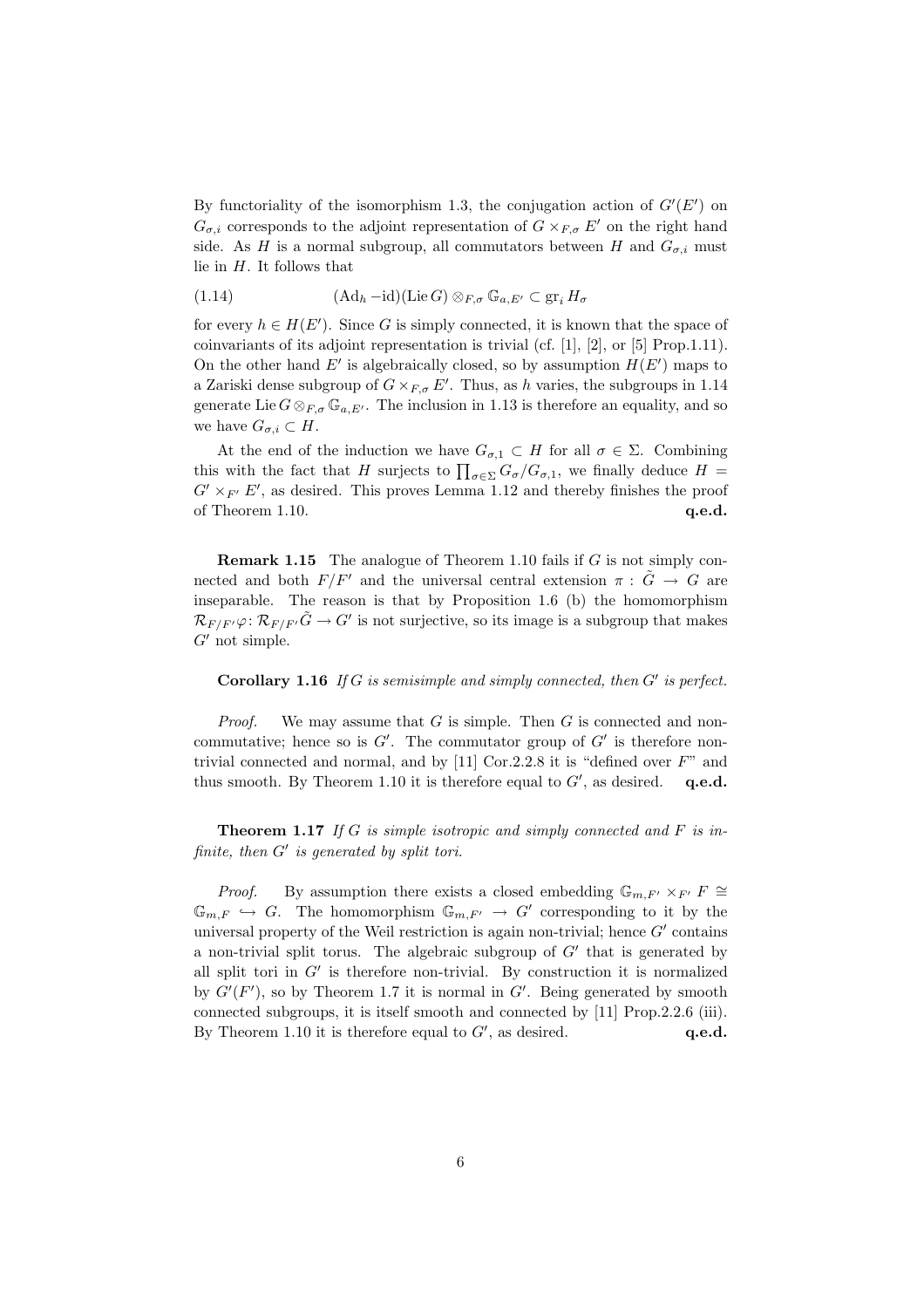## 2 Main results

In the following we consider a connected semisimple group  $G$  over a local field  $F$ . Let  $\pi: \tilde{G} \to G$  denote its universal central extension. The commutator pairing  $\tilde{G} \times \tilde{G} \to \tilde{G}$  factors through a unique morphism

$$
[ , ]^{\sim}: G \times G \to \tilde{G}.
$$

For any closed subgroup  $\Gamma \subset G(F)$  we let  $\tilde{\Gamma}'$  denote the closure of the subgroup of  $\tilde{G}(F)$  that is generated by the set of generalized commutators  $[\Gamma, \Gamma]$ <sup>∼</sup>.

Theorem 2.1 Let F be a local field, and let G be an isotropic connected simple semisimple group over F. Let  $\Gamma \subset G(F)$  be a non-discrete closed subgroup whose covolume for any invariant measure is finite. Then  $\tilde{\Gamma}'$  is open in  $\tilde{G}(F)$ .

Before proving this, we note the following consequence (cf. [8], [3]).

**Corollary 2.2** Under the assumptions of Theorem 2.1 we have  $\tilde{\Gamma}' = \tilde{G}(F)$ . In particular,  $\Gamma$  contains  $\pi(\tilde{G}(F)).$ 

*Proof.* Since  $G(F)$  is not compact and  $\Gamma$  is a subgroup of finite covolume, this subgroup is not compact. Thus  $\tilde{\Gamma}'$  is normalized by an unbounded subgroup of  $G(F)$ , and it is open in  $\tilde{G}(F)$  by Theorem 2.1. As in [6] Thm.2.2 one deduces from this that  $\tilde{\Gamma}'$  is unbounded. Let  $\tilde{G}(F)^+$  denote the subgroup of  $\tilde{G}(F)$ that is generated by the rational points of the unipotent radicals of all rational parabolic subgroups. The Kneser-Tits conjecture, which is proved in this case (see [7] Thm. 7.6 or [10]), asserts that  $\tilde{G}(F)^{+} = \tilde{G}(F)$ . On the other hand, a theorem of Tits [9] states that every unbounded open subgroup of  $\tilde{G}(F)^+$  is equal to  $\tilde{G}(F)^+$ . Altogether this implies  $\tilde{\Gamma}' = \tilde{G}(F)$ , as desired. **q.e.d.** 

*Proof of Theorem 2.1.* In the case  $char(F) = 0$  the proof in [8] §2 cannot be improved. It covers in particular the archimedean case. We will give a unified proof in the non-archimedean case, beginning with a few reductions.

Let  $\Gamma^{\text{ad}}$  denote the image of  $\Gamma$  in the adjoint group  $G^{\text{ad}}$  of G. Then  $\tilde{\Gamma}'$ depends only on  $\Gamma^{ad}$ . On the other hand, all the assumptions in 2.1 are still satisfied for  $\Gamma^{\rm ad} \subset G^{\rm ad}(F)$ . Namely, since the homomorphism  $G(F) \to G^{\rm ad}(F)$ is proper with finite kernel, the subgroup  $\Gamma^{ad}$  is still non-discrete and closed. On the other hand, as the image of  $G(F)$  in  $G^{ad}(F)$  is cocompact, the covolume of  $\Gamma^{\rm ad}$  in  $G^{\rm ad}(F)$  is again finite. To prove the theorem, we may therefore replace G by  $G<sup>ad</sup>$  and  $\Gamma$  by  $\Gamma<sup>ad</sup>$ . In other words, we may assume that G is adjoint.

Next, since G is connected simple and adjoint, it is isomorphic to  $\mathcal{R}_{F_1/F}G_1$ for some absolutely simple connected adjoint group  $G_1$  over a finite separable extension  $F_1/F$ . If  $\tilde{G}_1$  denotes the universal covering of  $G_1$ , we then have  $\tilde{G} \cong \mathcal{R}_{F_1/F} \tilde{G}_1$ . By the definition of Weil restriction we have  $G(F) \cong G_1(F_1)$ and  $\tilde{G}(F) \cong \tilde{G}_1(F_1)$ ; and since G is isotropic, so is  $G_1$ . Thus after replacing F by  $F_1$  and G by  $G_1$  we may assume that G is absolutely simple.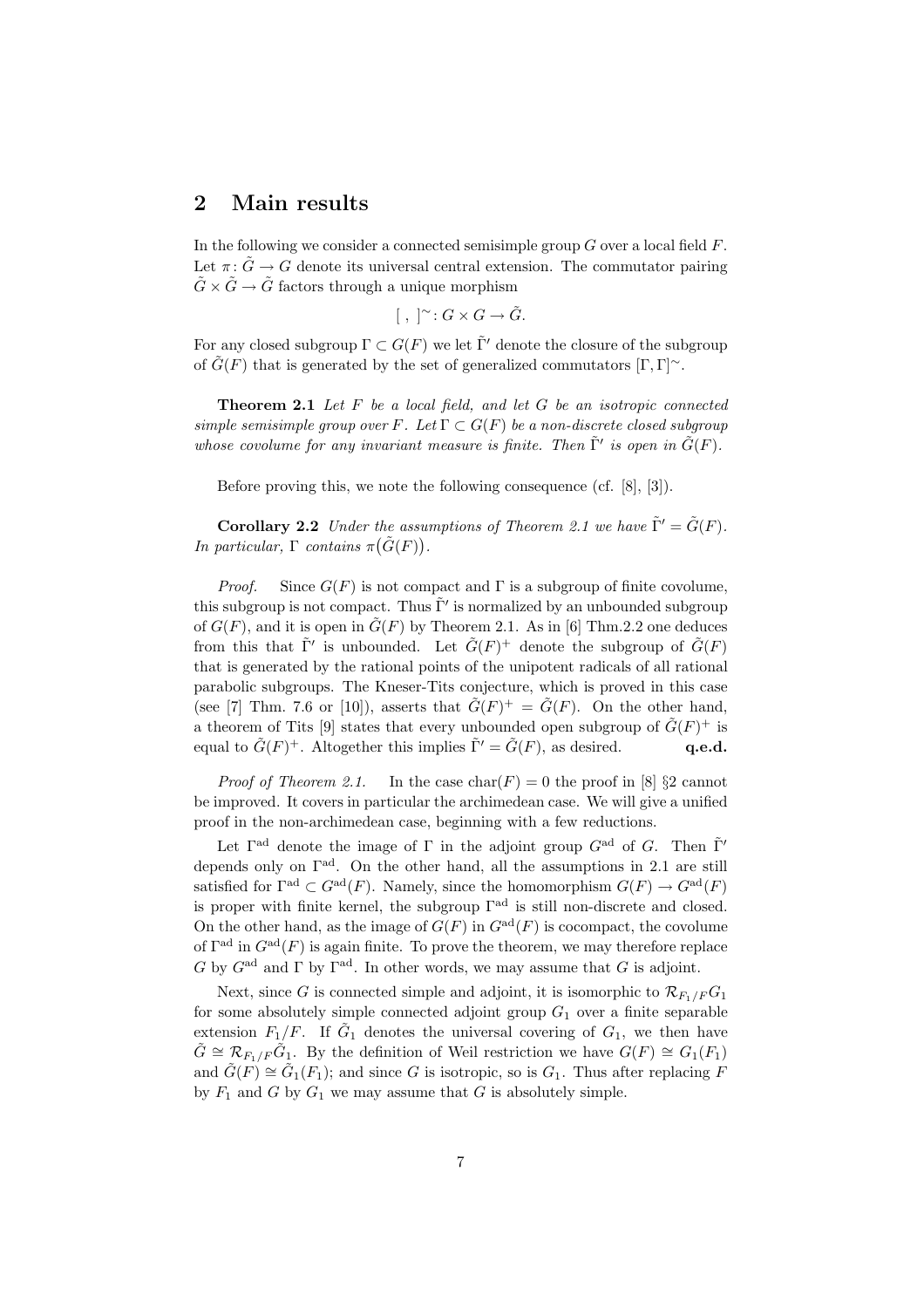For the next preparations note that F is non-archimedean, so  $G(F)$  possesses an open compact subgroup. Its intersection with  $\Gamma$  is an open compact subgroup of Γ; let us call it  $\Delta$ . Let  $\tilde{\Delta}'$  denote the closure of the subgroup of  $\tilde{G}(F)$  that is generated by the set of generalized commutators  $[\Delta, \Delta]$ <sup>∼</sup>.

We will study the relation between these subgroups and various Weil restrictions of G. Consider any closed subfield  $F' \subset F$  such that  $[F/F']$  is finite. Note that in the case  $char(F) = 0$  there is a unique smallest such F', namely the closure of  $\mathbb{Q}$ . But in positive characteristic the extension  $F/F'$  may be arbitrarily large and, what is worse, it may be inseparable.

Set  $G' := \mathcal{R}_{F/F'}G$  and  $\tilde{G}':=\mathcal{R}_{F/F'}\tilde{G}$ , and let  $\pi':\tilde{G}'\to G'$  be the homomorphism induced by  $\pi$ . From Proposition 1.6 we know that  $\pi'$  is not necessarily an isogeny. Identifying  $G(F)$  with  $G'(F')$  via the universal property of the Weil restriction, we can view  $\Gamma$  as a non-discrete closed subgroup of finite covolume of  $G'(F')$ . Similarly, we can view  $\tilde{\Delta}'$  as a subgroup of  $\tilde{G}'(F')$ .

### **Lemma 2.3**  $\tilde{\Delta}'$  is Zariski dense in  $\tilde{G}'$ .

*Proof.* Let  $H' \subset G'$  and  $\tilde{H}' \subset \tilde{G}'$  be the Zariski closures of  $\Delta$  and  $\tilde{\Delta}'$ , respectively. By [11] Lemma 11.2.4 (ii) these groups are "defined over  $F''$ ", i.e., smooth over F'. The intersection of  $\Delta$  with the identity component of H' is open in  $\Delta$  and thus again an open compact subgroup of Γ. After shrinking  $\Delta$ we may therefore assume that H' is connected. For any  $\gamma \in \Gamma$  the subgroup  $\gamma \Delta \gamma^{-1}$  is again an open compact subgroup of  $\Gamma$ , so it is commensurable with  $\Delta$ . Thus  $\gamma H' \gamma^{-1}$  is commensurable with H'. Since H' is connected, they must be equal; hence  $H'$  is normalized by Γ. It is therefore also normalized by the Zariski closure of Γ.

Under the assumptions of 2.1, a theorem of Wang [12] implies that the Zariski closure of  $\Gamma$  in  $G'$  contains all split tori of  $G'$ . Thus, in particular, it contains the images under  $\pi'$  of all split tori in  $\tilde{G}'$ . Since G is simple isotropic, so is  $\tilde{G}$ ; hence by Theorem 1.17 these tori generate  $\tilde{G}'$ . It follows that  $H'$  is normalized by the image of  $\tilde{G}'$ . By construction  $\tilde{H}'$  is the algebraic subgroup of  $\tilde{G}'$  that is generated by the image of the connected variety  $H' \times_{F'} H'$  under [, ]~. It is therefore connected and normalized by  $\tilde{G}'$ .

Since  $\Gamma$  is non-discrete, the group  $\Delta$  is not finite, and so  $H'$  is non-trivial. Let H denote the image of  $H' \times_{F'} F$  under the canonical adjunction morphism  $G' \times_{F'} F \to G$ . By construction H is just the Zariski closure of  $\Delta$  in G, so by the above arguments in the case  $F' = F$  it is normalized by the image of  $\tilde{G}$ . But  $\pi: \tilde{G} \to G$  is surjective, so H is a non-trivial connected normal subgroup of G. As G is absolutely simple, this implies  $H = G$ . As G is perfect, it follows that  $\tilde{H}' \times_{F'} F$  surjects to G.

All in all we now deduce that  $\tilde{H}'$  is a non-trivial connected smooth normal algebraic subgroup of  $\tilde{G}'$ . By Theorem 1.10 this implies  $\tilde{H}' = \tilde{G}'$ , as desired.

q.e.d.

Note that Lemma 2.3 in the case  $F' = F$  says that  $\tilde{\Delta}'$  is Zariski dense in  $\tilde{G}$ . In particular  $\Delta$  is compact and Zariski dense in G, so we can apply [5] Main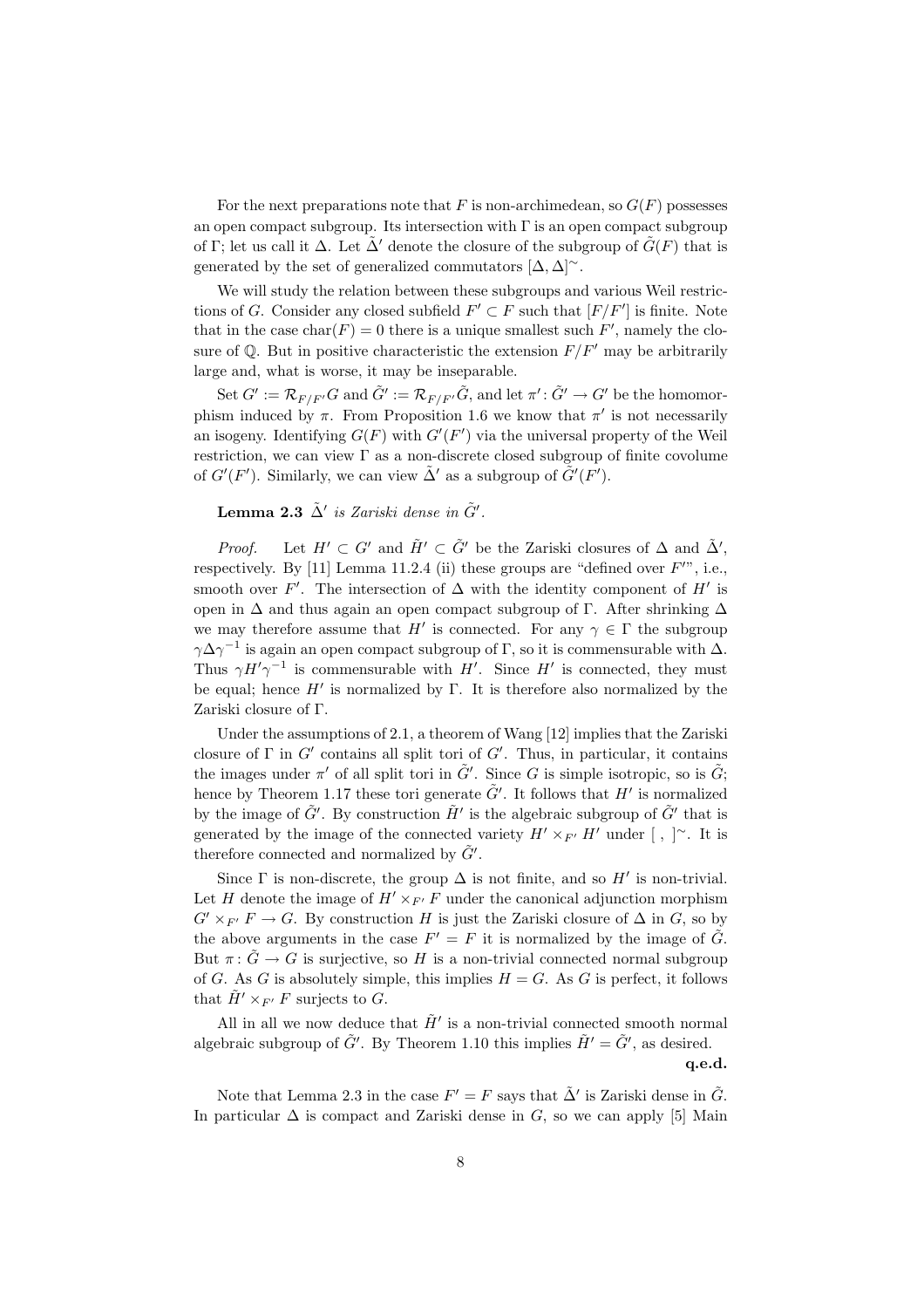Theorem 0.2. It follows that there exists a closed subfield  $E \subset F$  such that  $[F/E]$  is finite, an absolutely simple and simply connected semisimple algebraic group  $\tilde{H}$  over E, and an isogeny  $\tilde{\varphi}$ :  $\tilde{H} \times_E F \to \tilde{G}$  with non-vanishing derivative, such that  $\tilde{\Delta}'$  is the image under  $\tilde{\varphi}$  of an open subgroup of  $\tilde{H}(E)$ .

#### Lemma 2.4  $E = F$ .

*Proof.* Via the universal property of the Weil restriction the isogeny  $\tilde{\varphi}$ corresponds to a homomorphism  $\tilde{\varphi}' : \tilde{H} \to \mathcal{R}_{F/E} \tilde{G}$ , which satisfies

$$
\tilde{\Delta}' \subset \tilde{\varphi}'(\tilde{H}(E)) \subset (\mathcal{R}_{F/E}\tilde{G})(E) = \tilde{G}(F).
$$

By Lemma 2.3 in the case  $F' = E$  we know that  $\tilde{\Delta}'$  is Zariski dense in  $\mathcal{R}_{F/E}\tilde{G}$ . It follows that  $\tilde{\varphi}'$  is dominant. This implies

$$
\dim \tilde{H} \ge \dim \mathcal{R}_{F/E} \tilde{G} = [F/E] \cdot \dim \tilde{G} = [F/E] \cdot \dim \tilde{H};
$$

hence  $[F/E] = 1$ , as desired. q.e.d.

**Lemma 2.5**  $\tilde{\varphi}$  is an isomorphism.

*Proof.* As  $\tilde{\varphi}$  is an isogeny between simply connected groups, it is an isomorphism if and only if it is separable. In characteristic zero this is automatically the case. (Since  $d\tilde{\varphi} \neq 0$ , this is actually true whenever char(F)  $\neq 2, 3$ (cf. [5] Thm.1.7), but we do not need that fact.) So for the rest of the proof we may suppose that  $p := \text{char}(F)$  is positive. Set  $F' := \{x^p | x \in F\}$ ; then  $F/F'$ is an inseparable extension of degree  $p$ . Consider the induced homomorphism

$$
\tilde{\psi}:=\mathcal{R}_{F/F'}\tilde{\varphi}\colon \mathcal{R}_{F/F'}\tilde{H}\longrightarrow \mathcal{R}_{F/F'}\tilde{G}.
$$

By construction it satisfies

$$
\tilde{\Delta}' \quad \subset \quad \tilde{\psi}((\mathcal{R}_{F/F'}\tilde{H})(F')) \quad \subset \qquad (\mathcal{R}_{F/F'}\tilde{G})(F')
$$
\n
$$
\parallel \qquad \qquad \parallel
$$
\n
$$
\tilde{\varphi}(\tilde{H}(F)) \qquad \subset \qquad \qquad \tilde{G}(F).
$$

Since  $\tilde{\Delta}'$  is Zariski dense in  $\mathcal{R}_{F/F'}\tilde{G}$  by Lemma 2.3, we deduce that  $\tilde{\psi}$  is dominant. So for dimension reasons it is an isogeny. Proposition 1.6 (b) now shows that  $\tilde{\varphi}$  is separable, as desired.  $q.e.d.$ 

Combining Lemmas 2.4 and 2.5, we now deduce that  $\tilde{\Delta}'$  is open in  $\tilde{G}(F)$ . Thus  $\tilde{\Gamma}'$  is open in  $\tilde{G}(F)$ , completing the proof of Theorem 2.1. q.e.d.